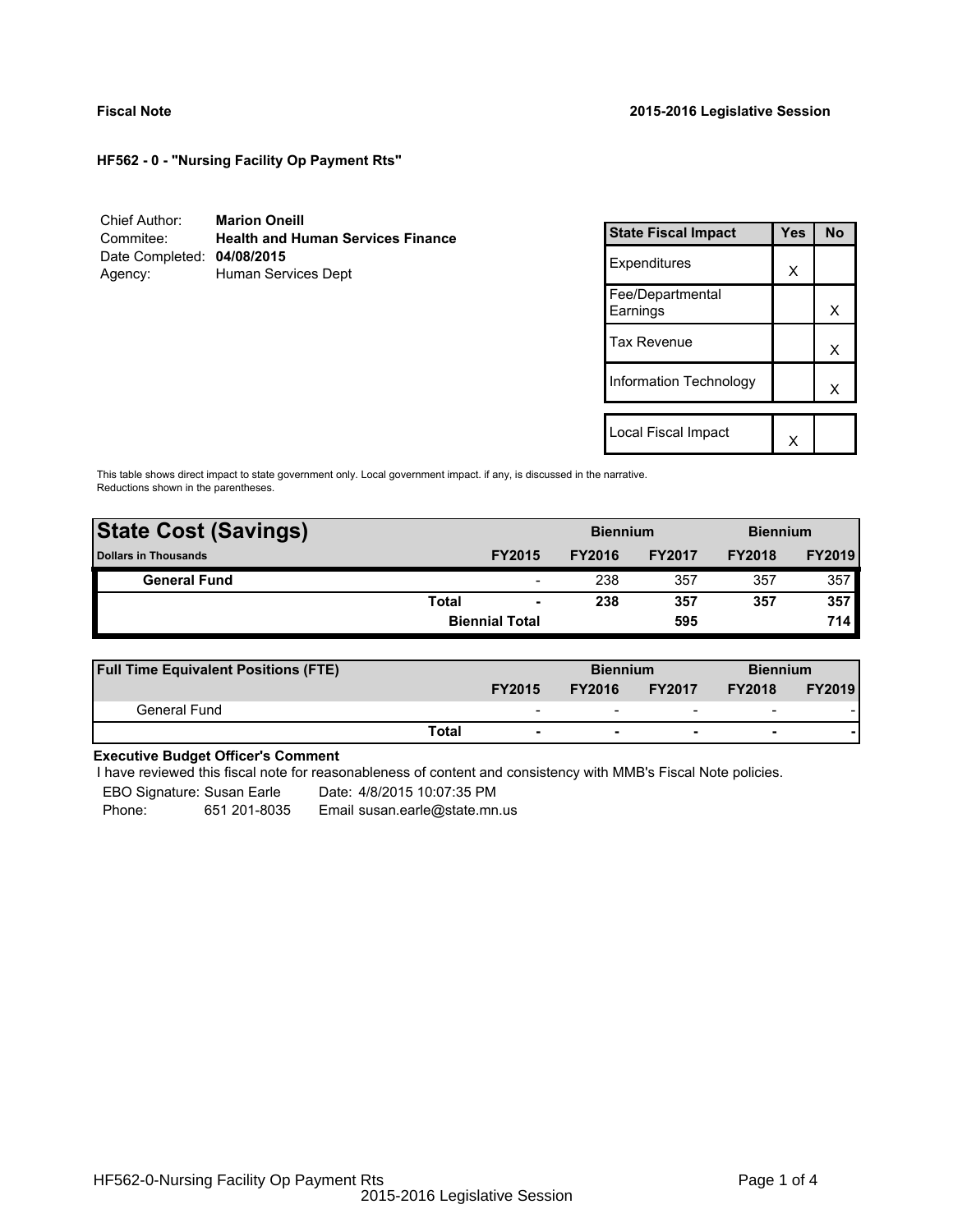# **State Cost (Savings) Calculation Details**

This table shows direct impact to state government only. Local government impact, if any, is discussed in the narrative. Reductions are shown in parentheses.

\*Transfers In/Out and Absorbed Costs are only displayed when reported.

| State Cost (Savings) = 1-2                        |                       |                          | <b>Biennium</b> |               | <b>Biennium</b> |               |  |
|---------------------------------------------------|-----------------------|--------------------------|-----------------|---------------|-----------------|---------------|--|
| <b>Dollars in Thousands</b>                       |                       | <b>FY2015</b>            | <b>FY2016</b>   | <b>FY2017</b> | <b>FY2018</b>   | <b>FY2019</b> |  |
| <b>General Fund</b>                               |                       |                          | 238             | 357           | 357             | 357           |  |
|                                                   | <b>Total</b>          |                          | 238             | 357           | 357             | 357           |  |
|                                                   |                       | <b>Biennial Total</b>    |                 | 595           |                 | 714           |  |
| 1 - Expenditures, Absorbed Costs*, Transfers Out* |                       |                          |                 |               |                 |               |  |
| <b>General Fund</b>                               |                       |                          | 238             | 357           | 357             | 357           |  |
|                                                   | <b>Total</b>          | ۰                        | 238             | 357           | 357             | 357           |  |
|                                                   | <b>Biennial Total</b> |                          |                 | 595           |                 | 714           |  |
| 2 - Revenues, Transfers In*                       |                       |                          |                 |               |                 |               |  |
| <b>General Fund</b>                               |                       |                          |                 |               |                 |               |  |
|                                                   | <b>Total</b>          | $\overline{\phantom{0}}$ | ۰               |               | ۰               | ۰             |  |
|                                                   |                       | <b>Biennial Total</b>    |                 | ۰             |                 |               |  |

# **Bill Description**

This proposal is to provide nursing facilities in Wright County an operating rate increase. The increase is proposed to be linked to the median operating rate of the case-mix with a weight of 1.0 (DDF) of all nursing facilities in Geographic Group III.

# **Assumptions**

This analysis is based on the following assumptions:

This proposal can be implemented within the existing administrative resources of the Department.

The effective date of the rate adjustments in this bill is October 1, 2015.

Minnesota's first fiscal year related to this bill ends on June 30, 2016.

Payment for services lags the provision of services by one month.

The state share of costs/savings is determined by amounts paid by other governmental units:

- $_{\bullet}$  the base federal share is 50% of the total (a small amount of payments are eligible for higher federal rates);
- $_{\bullet}$  the county share is estimated to be 2.3% of the non-federal share;
- $_{\bullet}$  the state share is the total minus the federal share and the county share.

The number of nursing facilities that this bill applies to is seven.

The current law rate increase effective 10/1/2015 (MN Statute 256B.434, Subd. 19b) will not be repealed.

The number of Medicaid days will remain the same each year for each of these facilities through FY2019.

# **Expenditure and/or Revenue Formula**

The proposed increase is to bring the operating rate of the case-mix rate with a weight of 1.0 (DDF) up to the median of Geographic Group III. The case-mix rates other than DDF are to be computed by multiplying the DDF target rate by the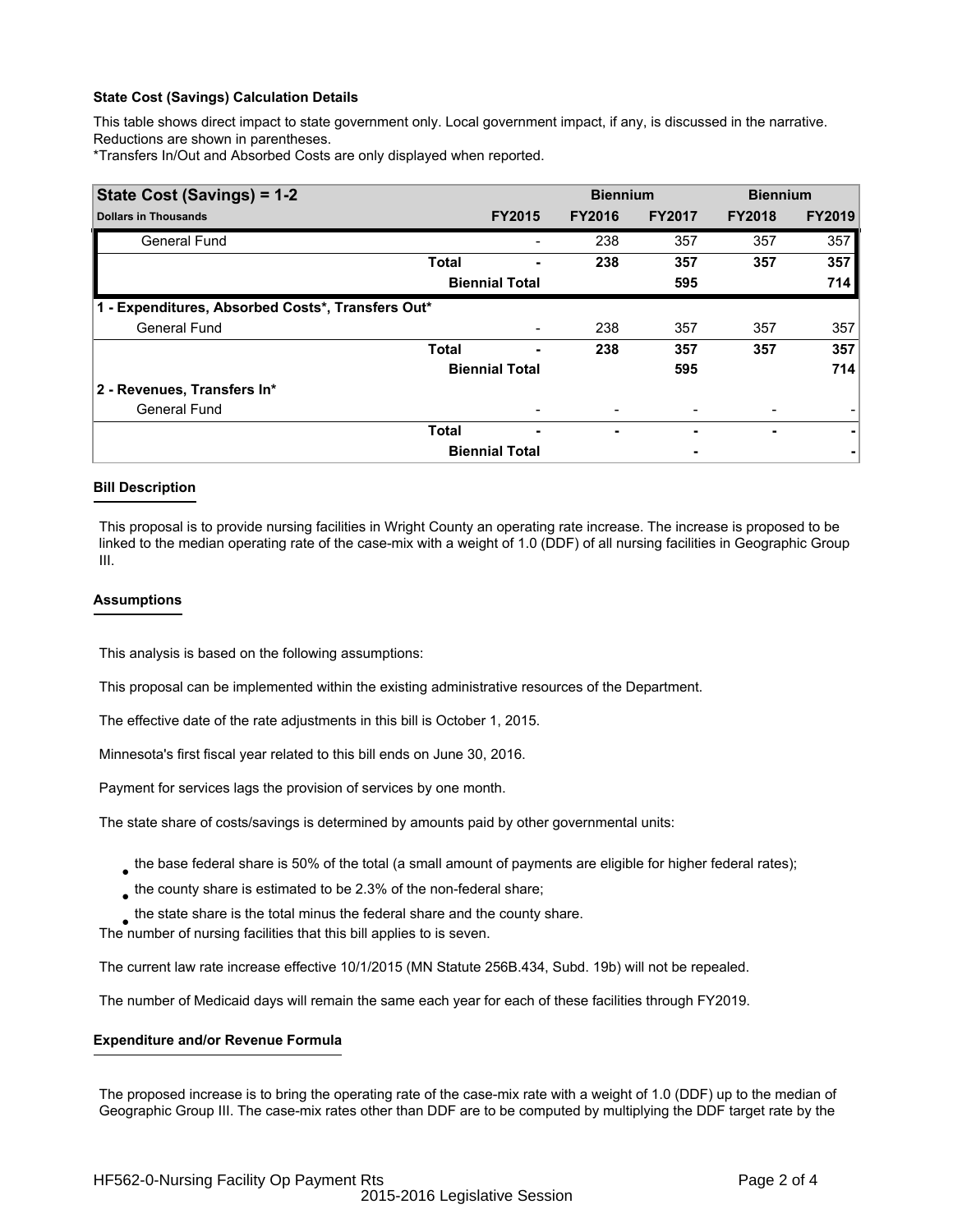percentage of each facilitys rates that are case-mix adjusted and the corresponding case-mix weight and then adding the non-case-mix portion of the target rate (used 01/01/12 RUGs IV conversion). The 3.2% rate increase currently in law effective October 1, 2015 (256B.434, Subd. 19b) is added to the operating rates after calculating the proposed rate increase. A portion of this rate increase (.8%) is due to the quality improvement incentive program (QIIP). Each nursing facilitys QIIP increase is dependent upon their nursing facility report card score but the overall average increase will be .8% for all nursing facilities. The calculations are based on each facilitys current operating rate and resident days on the 09/30/13 Medicaid cost report.

| Total annual cost/(savings)         |             |                                          |           |         |         |        |                                |
|-------------------------------------|-------------|------------------------------------------|-----------|---------|---------|--------|--------------------------------|
| - in thousands (\$000s)             |             | FY 2016                                  | FY 2017   |         | FY 2018 |        | FY 2019                        |
| Operating rate increases            |             | 737<br>\$                                | \$<br>737 | \$      | 737     |        | \$<br>737                      |
| SFY payment delay                   |             | 66.85%                                   |           |         |         |        |                                |
| Projected MA costs/(savings)        |             | \$<br>493                                | \$<br>737 | \$      | 737     |        | \$<br>737                      |
| Federal share                       |             | \$<br>249                                | \$<br>372 | \$      | 372     |        | \$<br>372                      |
| State budget                        |             | \$<br>238                                | \$<br>357 | \$      | 357     |        | \$<br>357                      |
| County share                        |             | \$<br>6                                  | \$        | 8<br>\$ | 8       |        | \$<br>8                        |
| MA Grants (state budget) BACT 33 LF |             | \$<br>238                                | \$<br>357 | \$      | 357     |        | \$<br>357                      |
| <b>Administrative Costs</b>         |             | \$                                       | \$        | \$      |         |        | \$<br>$\overline{\phantom{a}}$ |
| Total Costs/(Savings)               |             | \$<br>238                                | \$<br>357 | \$      | 357     |        | \$<br>357                      |
| Fiscal Tracking Summary (\$000s)    |             |                                          |           |         |         |        |                                |
| <b>Fund</b>                         | <b>BACT</b> | <b>Description</b>                       | FY2016    | FY2017  |         | FY2018 | FY2019                         |
| GF                                  | 33          | NF operation<br>rate increases           | 238       | 357     |         | 357    | 357                            |
|                                     |             |                                          |           |         |         |        |                                |
|                                     |             | <b>Total Net</b><br><b>Fiscal Impact</b> | 238       | 357     |         | 357    | 357                            |
|                                     |             | <b>Full Time</b><br><b>Equivalents</b>   |           |         |         |        |                                |

# **Long-Term Fiscal Considerations**

The additional spending continues indefinitely.

# **Local Fiscal Impact**

There is a county share associated with the bill. The aggregate county impact will be approximately \$8,000 per year.

# **References/Sources**

 $_{\bullet}$  Nursing facility 2013 Medicaid Cost Reports